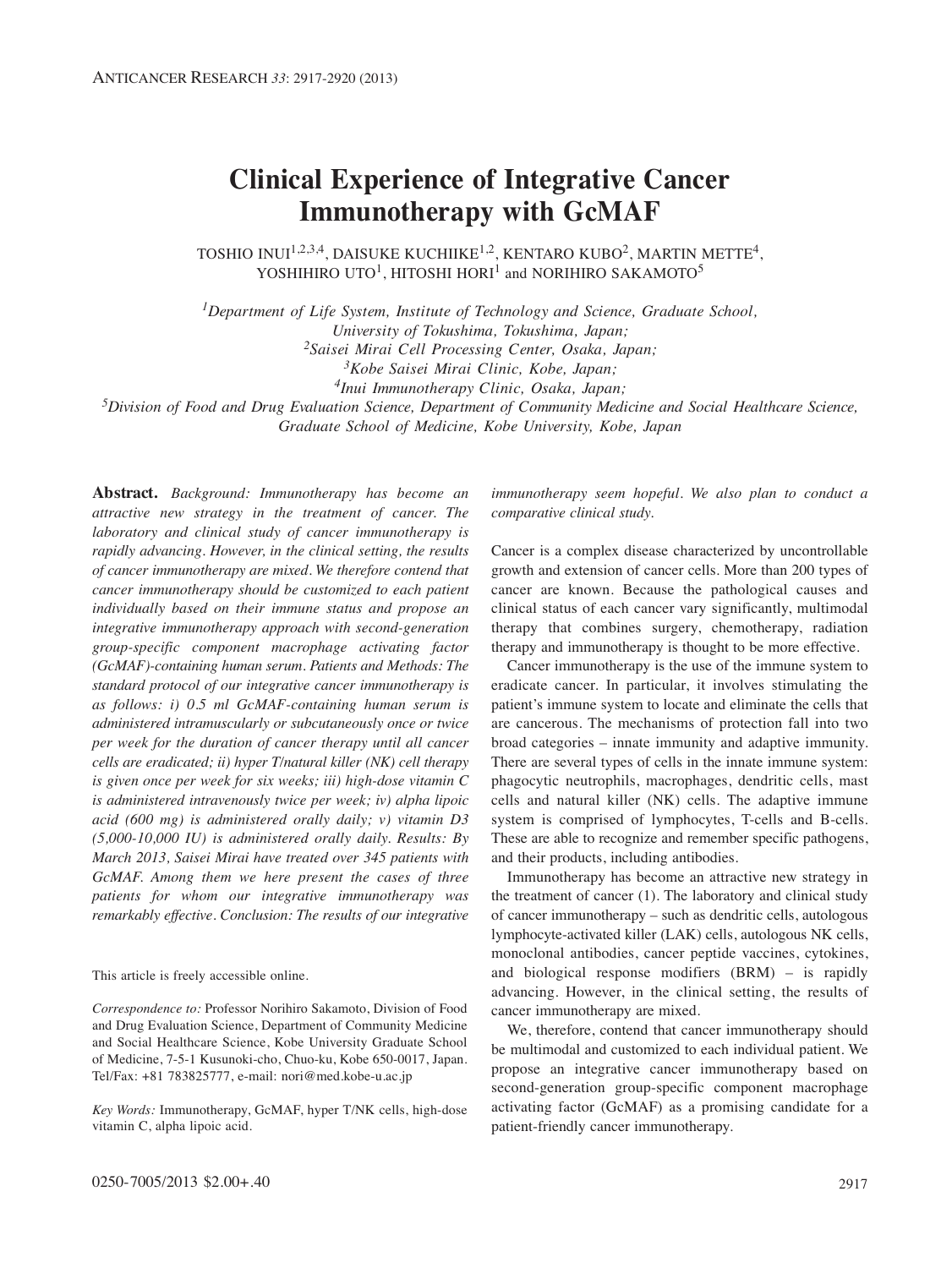## **Patients and Methods**

At Saisei Mirai, we are currently treating patients with cancer with GcMAF-based cancer immunotherapy. We use GcMAF in combination with other immune system-related therapies, such as hyper T/NK cell therapy, intravenous high-dose vitamin C therapy, and alpha lipoic acid. All of these therapies aim to strengthen and activate the immune system and take a holistic approach to fighting cancer rather than a localized approach that is common with conventional therapies such as radiation and surgery. However, in cases where there is a large tumor load, localized therapies, preferably ones with minimal negative effects on the immune system, may be necessary to reduce tumor burden.

*GcMAF.* GcMAF is derived from the group-specific component (Gc) protein, a member of the albumin superfamily (2). GcMAF, also known as vitamin D binding protein-macrophage activating factor (DBP-maf), is a potent endogenous macrophage activator found naturally in the blood. Until recently, GcMAF was not used in cancer immunotherapy, in spite of it being a key player of the human innate immune system.

GcMAF activates macrophages *via* superoxide radical generation and phagocytic activation (3, 4), and has been demonstrated to have antiangiogenic and antitumor activity *in vivo* (5). GcMAF also directly inhibits the proliferation and migration of human prostate cancer cells, as well as human breast cancer cells, independently of its macrophage activation ability (6).

*First-generation GcMAF.* First-generation GcMAF is prepared by artificial enzymatic treatment of non-specific human Gc protein which is purified by vitamin D affinity chromatography. This may be made from pooled serum of many people's blood consisting of a mixture of Gc protein subtypes.

Clinical trials using first-generation GcMAF in patients with metastatic breast cancer (7), prostate cancer (8), and metastatic colorectal cancer (9) have been conducted. Cancer did not recur over a four- to seven-year period in all those administered weekly doses of 100 ng of GcMAF for seven to 19 weeks.

*Second-generation GcMAF.* Second-generation GcMAF is prepared by artificial enzymatic treatment of human serum without purification by vitamin D affinity chromatography. GcMAF is made from individual serum samples that are not pooled.

*GcMAF therapy.* We propose a multimodal integrative GcMAF-based immunotherapy which is characterized as the artificial exogeneous preparation of GcMAF using a sample of serum which is not purified using a vitamin D affinity column.

*Hyper T/NK cell therapy.* In a previous study, tumor-infiltrating lymphocytes (TIL) were reported to be effective in experimental and clinical research of advanced cancer (10, 11). TILs recognize specific antigens expressed by autologous tumor cells. Sekine and colleagues developed a feasible method to obtain large numbers of activated or effective TILs (12). Administration of these expanded TILs demonstrates clinical activity in some patients with several types of cancers, making it a useful adoptive immunotherapy.

We developed a cultivation method with autologous plasma from patients with specific antibodies for membrane antigens of NK cells based on Sekine et al's techniques and our own clinical results. This cultivation method is used not only to obtain activated T-lymphocytes, but also 'hyper T-cells' and NK cells. Hyper T-cells, a name we coined,

are unique immature multipotent T-cells with various capabilities. Hyper T-cells have a broader specificity for antigens expressed by autologous tumor cells, are able to proliferate, and maintain their activity for long periods *in vivo* (13). Therefore, expansion of hyper Tcells has the potential for being a suitable and important factor in adoptive immunotherapy against cancer. NK cells are a unique subset of lymphocytes, distinct from T-lymphocytes. They contribute to essential immune systems, such as host antimicrobial and antitumor immunity, without requirement for prior immune sensitization of the host  $(14)$ . NK cells are promising effector cells for immunotherapy against cancer. For immunotherapy, three cell types–T-lymphocytes, hyper T-cells, and NK cells–are cultured simultaneously. We developed a simple method of simultaneously culturing T-lymphocytes, hyper T-cells, and NK cells, which together seem to be important for effective immune therapy. Using these cells in combination provides the advantage of one cell type to compensate for the disadvantage of using the other alone – their synergistic actions contribute to the eradication of tumor cells.

*High-dose vitamin C therapy.* The recommended dietary allowance (RDA) of vitamin C for women is 75 mg/day and for men is 90 mg/day. While the regular RDA dose of vitamin C is employed as a nutritional supplement, high-dose vitamin C (50-100 g) is advocated as an anticancer agent. Concentrations of 1,000-5,000 μmol/l are selectively cytotoxic to tumor cells *in vitro* (15, 16). Plasma concentration of vitamin C after intravenous infusion of 50-100 g of vitamin C reaches about 3,000-4,000 μg/ml or 17,000-22,700 μmol/l. Tumoricidal ascorbate concentrations can be achievable in the human body without significant side-effects.

*Alpha lipoic acid.* Alpha-lipoic acid is approved in Germany as a drug for the treatment of polyneuropathies, such as diabetic and alcoholic polyneuropathies, and liver disease. Alpha-lipoic acid has antioxidant effects. It is reduced intracellularly to dihydrolipoic acid, which in cell culture regenerates by reduction of antioxidant radicals, such as vitamin C and vitamin E (17). Alpha-lipoic acid enhances the antitumor efficacy of ascorbate to the point where significant tumor cell killing can occur at concentrations achievable by intravenous infusion (18).

*Integrative cancer immunotherapy with GcMAF.* The standard protocol of our integrative cancer immunotherapy is as follows: i) GcMAF (0.5 ml) is administered intramuscularly once or twice per week; ii) hyper T/NK cell therapy is given once per week for six weeks; iii) high-dose vitamin C is administered intravenously twice per week; iv) alpha lipoic acid (600 mg) is administered orally daily; and v) vitamin D3 (5,000-10,000 IU) is administered orally daily.

#### **Results**

At the end of April 2011, Saisei Mirai started treating patients with cancer using second-generation GcMAF produced from human serum. By March 2013, Saisei Mirai have treated 345 patients using GcMAF. Among them, we present the cases of three patients for whom our integrative immunotherapy was remarkably effective.

*Patient 1.* A 71-year-old man was diagnosed with thymic carcinoma with lung metastasis. The patient received 24 weeks of the integrative immunotherapy. No progression of the cancer was found 12 months after completion of the therapy.